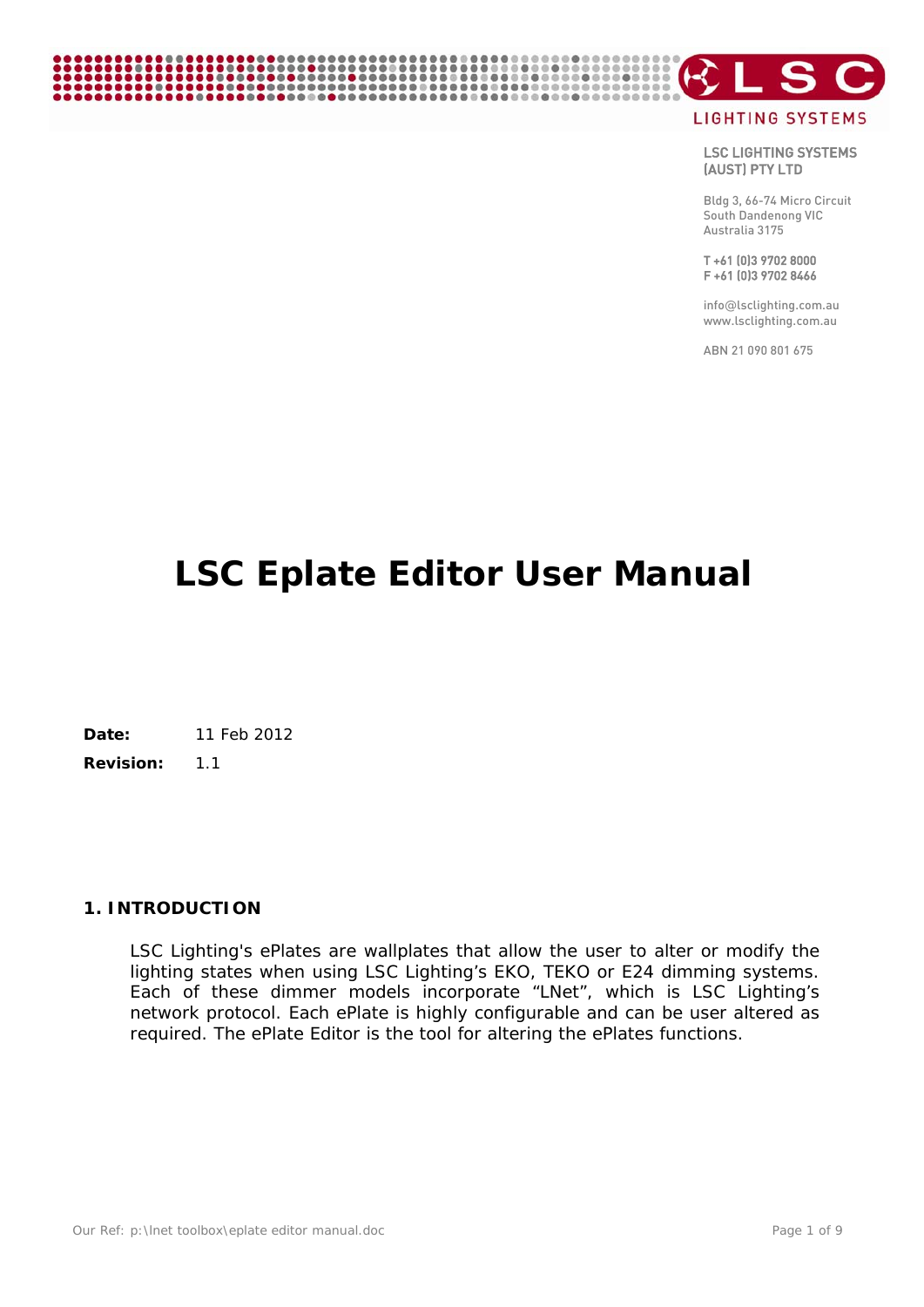#### **2. GETTING STARTED**

The editor operates on a 'Project' basis. Each Project can have as many ePlates as required. A Project can be thought of as an installation, or a building, or even a room within a building. Although there is no limit as to how many Projects are created, only one Project can be opened in the Editor at a time.

To start a new Project, click the  $\bigcirc$  New button. The Editor will prompt for the type of the first ePlate to be added to the Project - select the one that matches your hardware. At this point, the Project name, and ePlate name should be changed from 'New Project' and 'New ePlate' to something meaningful. This is achieved simply by clicking on the New Project or New ePlate node and typing the required name into the respective fields on the right hand side of the page.

Pressing  $\bullet$  Apply will automatically update the names.

When saving projects, it is recommended that an empty directory is created for every new project. When saving, the editor will save the project file (\*.ini) and all ePlates (\*.xml) into the selected directory. If the directory is not empty, the editor will issue a warning. When saving modified projects, the editor will overwrite the project file and existing ePlate configuration files (\*.xml).

# **3. Adding, Importing and Deleting ePlates**

You can add a new ePlate to the project at any time by clicking the  $\bigoplus_{n=1}^{\infty}$  Add... button. You will be prompted to select an ePlate type.

You can also **2** Import... an existing ePlate configuration (stored in an XML file on your hard disk or network location). The editor will automatically determine the ePlate type from the configuration file (if it has been properly constructed). While importing, the editor will try to correct any errors it encounters, and will issue an alert if any problems are found. Multiple ePlates may be imported at the same time.

You can also import a configuration from an existing ePlate already connected to LNet. Please refer to section 7.1 for further detail.

Any configured ePlate may be removed from the Project at any time by highlighting the unwanted ePlate and clicking the **D**elete... button. Please note that once deleted, all changes to that ePlate are lost.

Our Ref: p:\lnet toolbox\eplate editor manual.doc Page 2 of 9

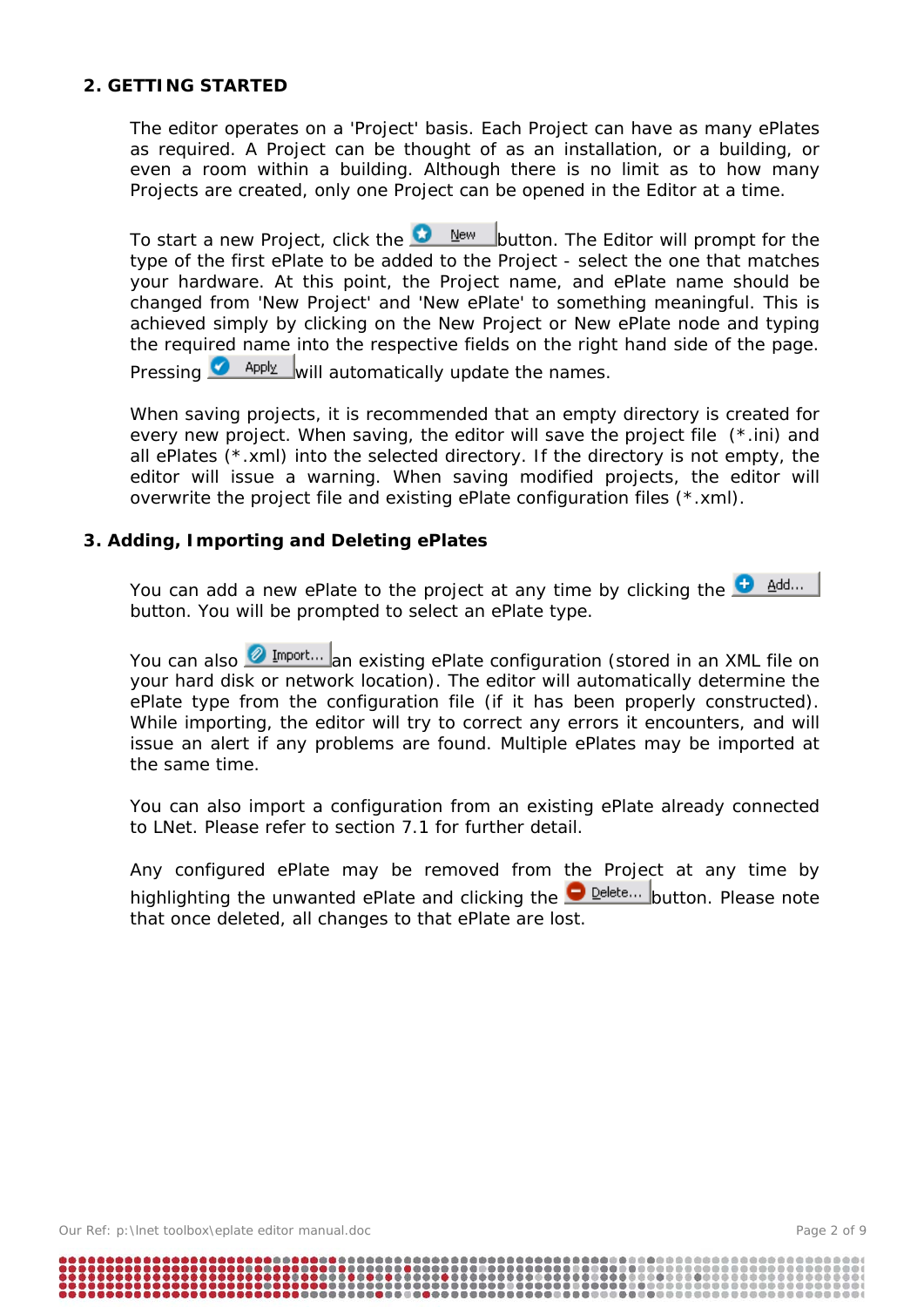# **4. Editing Properties**

ePlates can have buttons, faders or a combination of both. Buttons and faders have their nodes displayed in the tree under the ePlate node. Buttons and faders detect events, and can perform actions in response to detected events. Event nodes are displayed under buttons and/or faders; action nodes are displayed under event nodes.



Each element of the Project (ePlates, buttons, faders, events and actions) can be re-configured by selecting

the corresponding node in the tree. Once a node is selected, its alterable properties appear on the right hand side. No changes to node properties are applied until another tree node is selected or  $\bullet$  Apply button is clicked. Changes can be reverted before they are applied by clicking the  $\bigcirc$  Discard button.

#### **4.1 Clipboard**

Properties of a tree node (and its sub-elements) can be copied to the clipboard and then pasted onto another node of the same type. The clipboard is accessed from the main Edit menu or by right-clicking on a tree node.

E.g. if a fader node is selected, its properties can be copied to clipboard (Edit  $\rightarrow$ Copy), and then transferred onto another fader on the same or different ePlate (right-click on the destination fader and select Paste). Complete ePlates can easily be cloned using this method.

The editor will not allow pasting of incompatible properties. E.g. button copied to the clipboard cannot be pasted onto any other node type. 'Paste' function will be disabled unless information in the clipboard matches destination node.

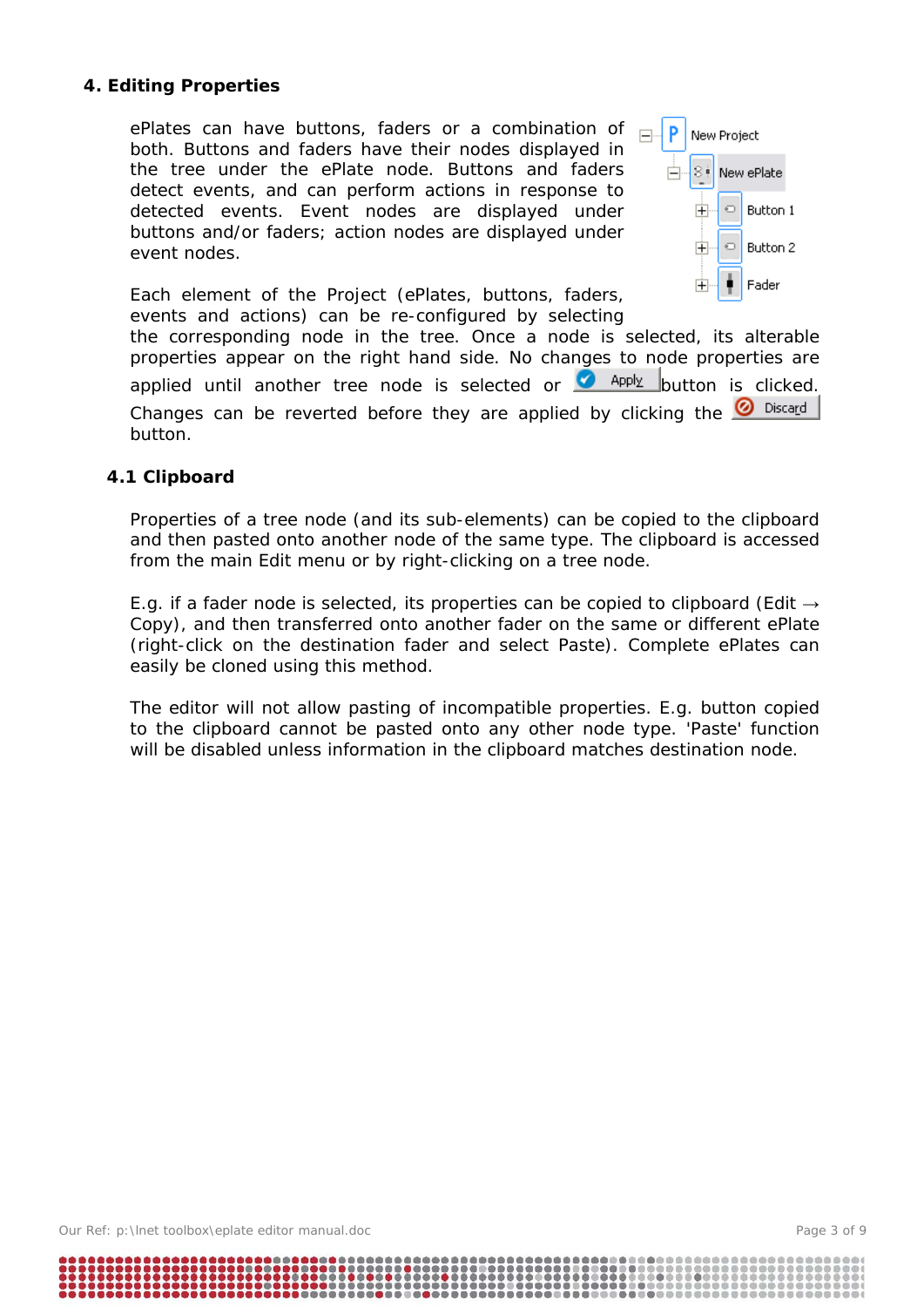#### **5 Events, Actions, Operations 5.1 Events**

When users press buttons or move faders on real ePlates, '**Events**' are generated. Events can be **Move** when a fader is moved; **Down** when a button is pressed; **Up** when a button is released, etc. Each button can be configured to trigger on 0 or more events. If a button is configured for 0 events, it will be inactive. Faders can only be configured for Move event.

Different button Events are generated at various points in time from when a button is pressed to when it is released. The different types of events that can be configured are as follows:

- o **Down** is generated when a button is pressed, regardless of when it is released
- o **Up** is generated when a button is released, regardless of when it had been pressed
- o **Click** is generated when a button is pressed and then released within half a second
- o **Double click** is generated when a button is pressed down twice in quick succession.
- o **Hold** is generated when the button is held down for one second, and every second thereafter until the button is released.
- o **Click then Hold** is generated when a button is pressed and released within 0.5 sec, then pressed again and held for another second.
- o **Click then Long Hold** is generated when a button is pressed and released within 0.5 sec, then pressed again and held for another three seconds.

**NOTE:** Although there are many different options available, the most common button event is "Down", and this is the factory default for all buttons.

Some other examples of possible button events:

- o if a button is quickly pressed and released, then Down, Click and Up Events would be generated.
- o if a button is pressed, held down for two seconds, then released, the following events would be generated:



o if a button held down for 4.5 seconds, then released:

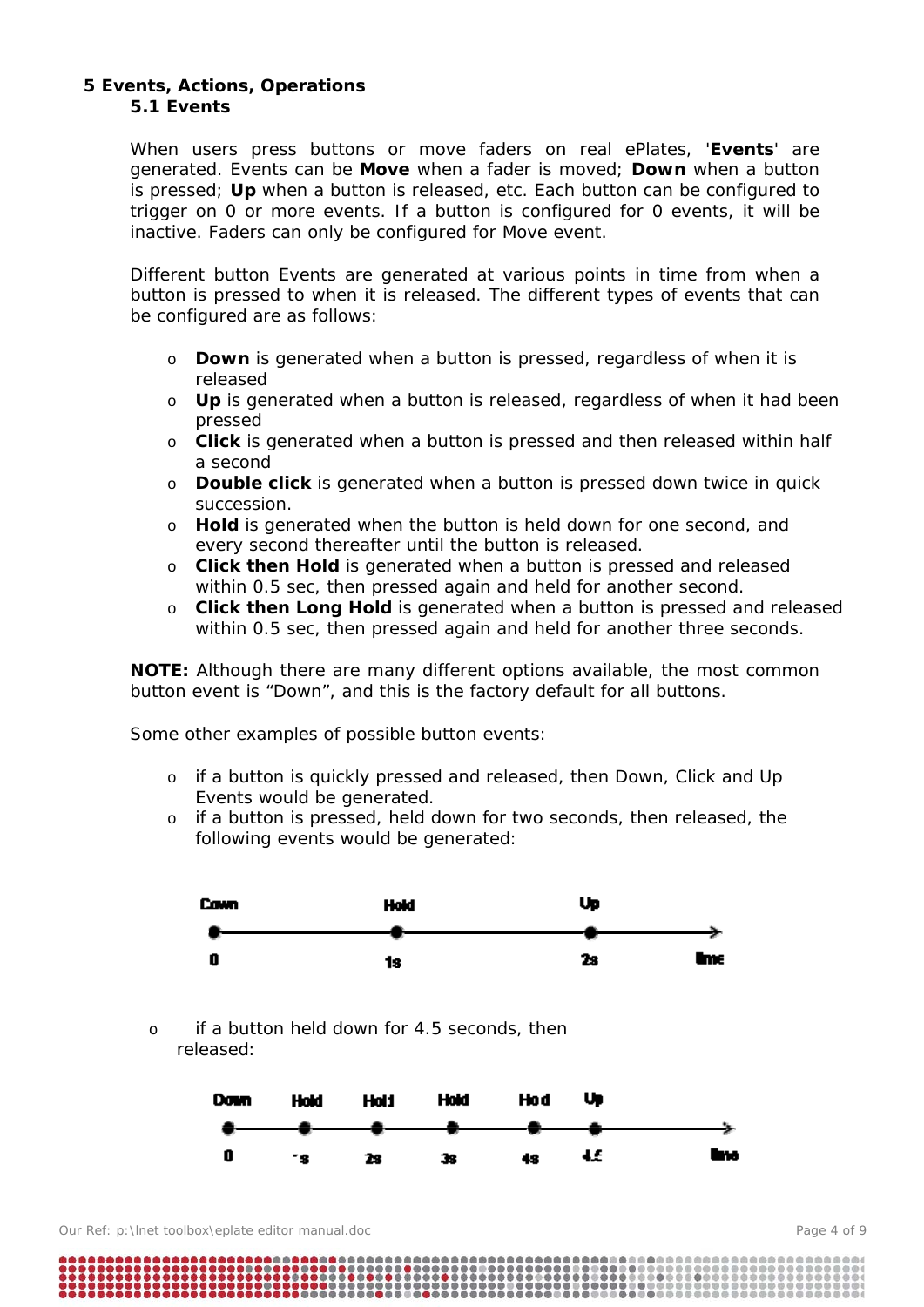# **5.2 Actions**

Buttons and faders can be configured to perform 1 or more '**Actions**' in response to each configured Event. There are three types of button actions:

- o **Memory** operates dimmer memories
- o **Control Source Select**  selects whether dimmer outputs are controlled by dimmer memories or DMX. Also known as 'DMX Enable'
- o **Lock Enable**  locks/unlocks other ePlates in the system

and three types of fader actions:

- o **Memory** operates dimmer memories
- o **Net Master**  acts as master level control. Also known as 'Group Master'.
- o **Time Master**  acts as master fade time control.

Normally, Actions would be set to 'Memory', however, multiple Actions are allowed. e.g. a button can be configured to activate Memory 1 when pressed (i.e. when 'Down' event occurs), and then to de-activate Memory 1, but activate Memory 2 when released (i.e. when 'Up' event occurs).

#### **5.3 Operations**

Each Action performs exactly one '**Operation**'. The available Operation choices are displayed via the drop down box and are context sensitive (i.e. depend on the Action being configured). Other action parameters are also context sensitive and will be displayed depending on the operation selected.

Possible Memory operations are:

- o Set Level with Value.
- o Set Level On Turns Memory On.
- o Set Level Off Turns Memory Off.
- o Toggle Level Switches Memory On and Off
- o Increment Level Increases Memory Level by a fixed amount (typically 5%).
- o Decrement Level Decreases Memory Level by a fixed amount (typically 5%).

Possible Control Source Select operations are:

- o DMX.
- o Memory.
- o Toggle Switches between DMX and Memory

Possible Lock Enable operations are:

- o On.
- o Off.
- o Toggle Switches between Lock Enable On and Off.

Our Ref: p:\lnet toolbox\eplate editor manual.doc **Page 5 of 9** Page 5 of 9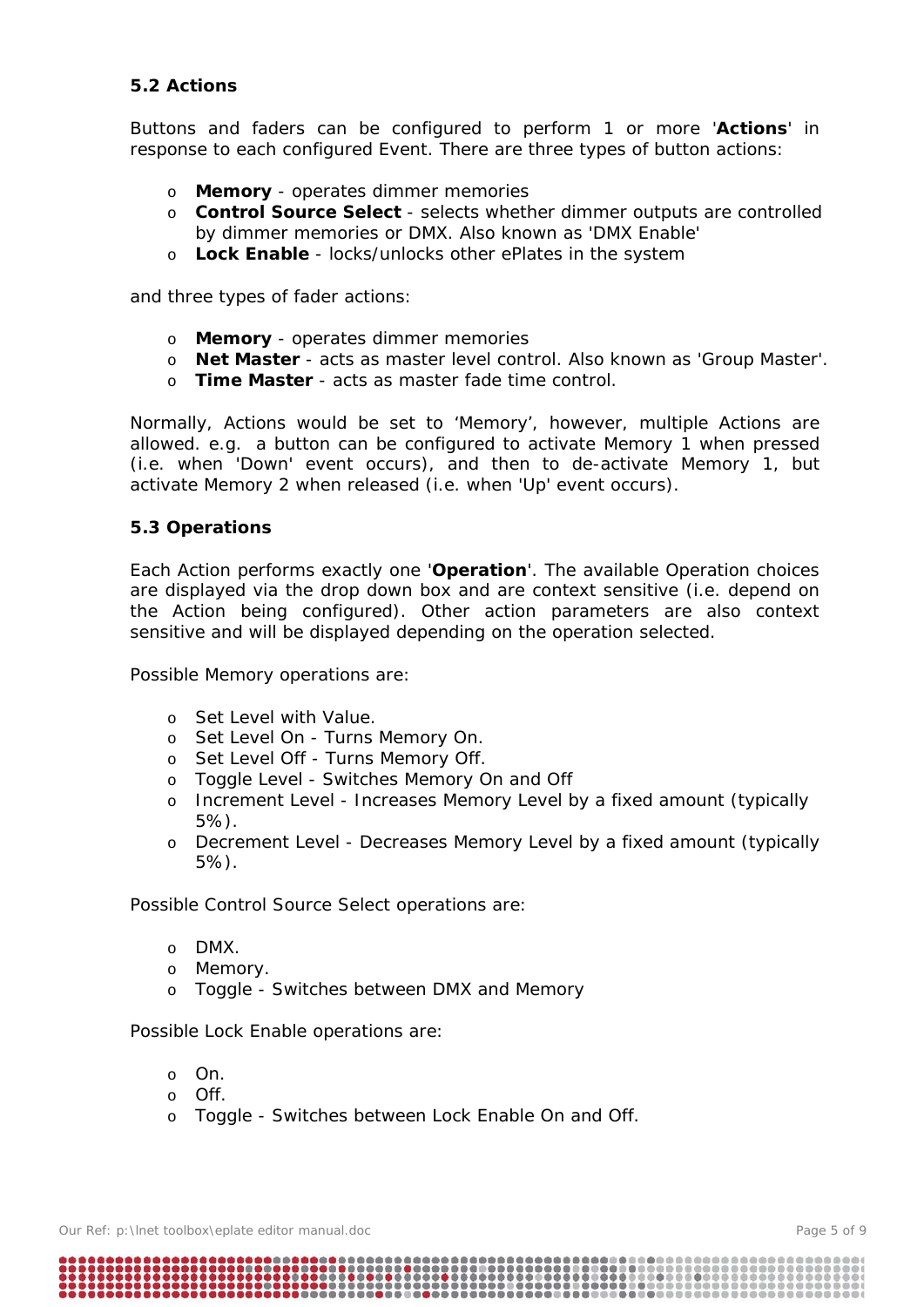#### **6. ePlate Elements**

ePlates can have a number of buttons and/or faders. Each ePlate button has an indicator located next to it. The number of buttons, indicators and faders depends on the ePlate hardware and cannot be changed.

#### **6.1 Buttons**

As described in 5.1. each type of button press can trigger a number of different Events. The most common one is the 'Down' Event, i.e. the button acts as soon as it is pressed. Several events can be configured for every button.

Events can be added or deleted from the list by pressing 'Add' and 'Delete' buttons. Remember that adding/deleting events to/from the list is not applied and not



displayed in the tree until 'Apply' button is clicked (or a different tree node is selected).

Multiple combinations of Events are allowed (e.g. Down, Hold, Up).

# **6.1.1 Button Actions**

Each button Event can trigger one or more 'Actions'. Button Action types can be 'Memory', 'Control Source Select' and 'Lock Enable'. Multiple Actions of the same type as well as mixing of different Action types is allowed.

Actions can be added or deleted from the list by pressing 'Add' and 'Delete' buttons. Remember that adding/deleting actions to/from the list is not applied and will not display in the tree until 'Apply' button is clicked (or a different tree node is selected).

#### **6.1.2 Lock Enable**

If an ePlate is required to be lockable by other ePlates in the system, it should be assigned a 'Lock Group Number' (on the ePlate's property page), and at least one button on another ePlate should be configured for 'Lock Enable' function and with the same 'Group Number'.

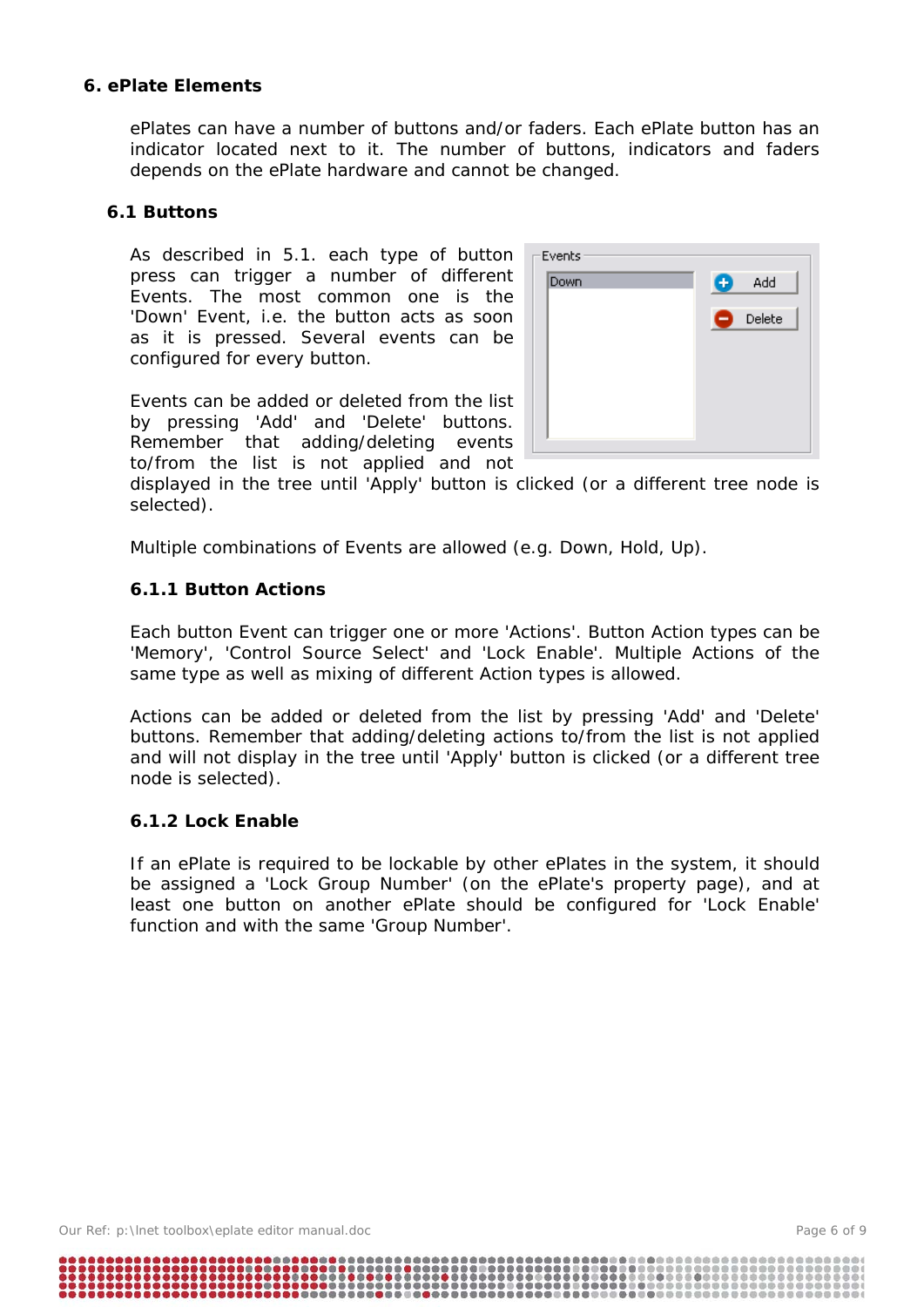# **6.2. Faders**

Faders can only produce and act on a 'Move' event. However, like buttons, each fader movement can trigger one or more 'Actions'. Actions can be 'Memory', 'Net Master' or 'Time Master'. Typically, a fader will only ever need to trigger one action.

# **6.3. Indicators**

Indicators are usually configured to mimic the intensity level of the memory associated with the button (if only one Memory is associated with the button). In most cases, configuring the indicator is not necessary (and indicators therefore do not appear in the tree).The editor will by default configure each indicator to mimic its button.

However, if a button is configured for multiple events or multiple memory actions, the Editor may not assume the most logical Indicator behaviour. In such cases, the Indicator configuration can be altered by selecting the ePlate button whose Indicator needs to be edited and then clicking Ø. Configure Indicator . This will allow you to set the Indicator to be associated with a specific memory number.

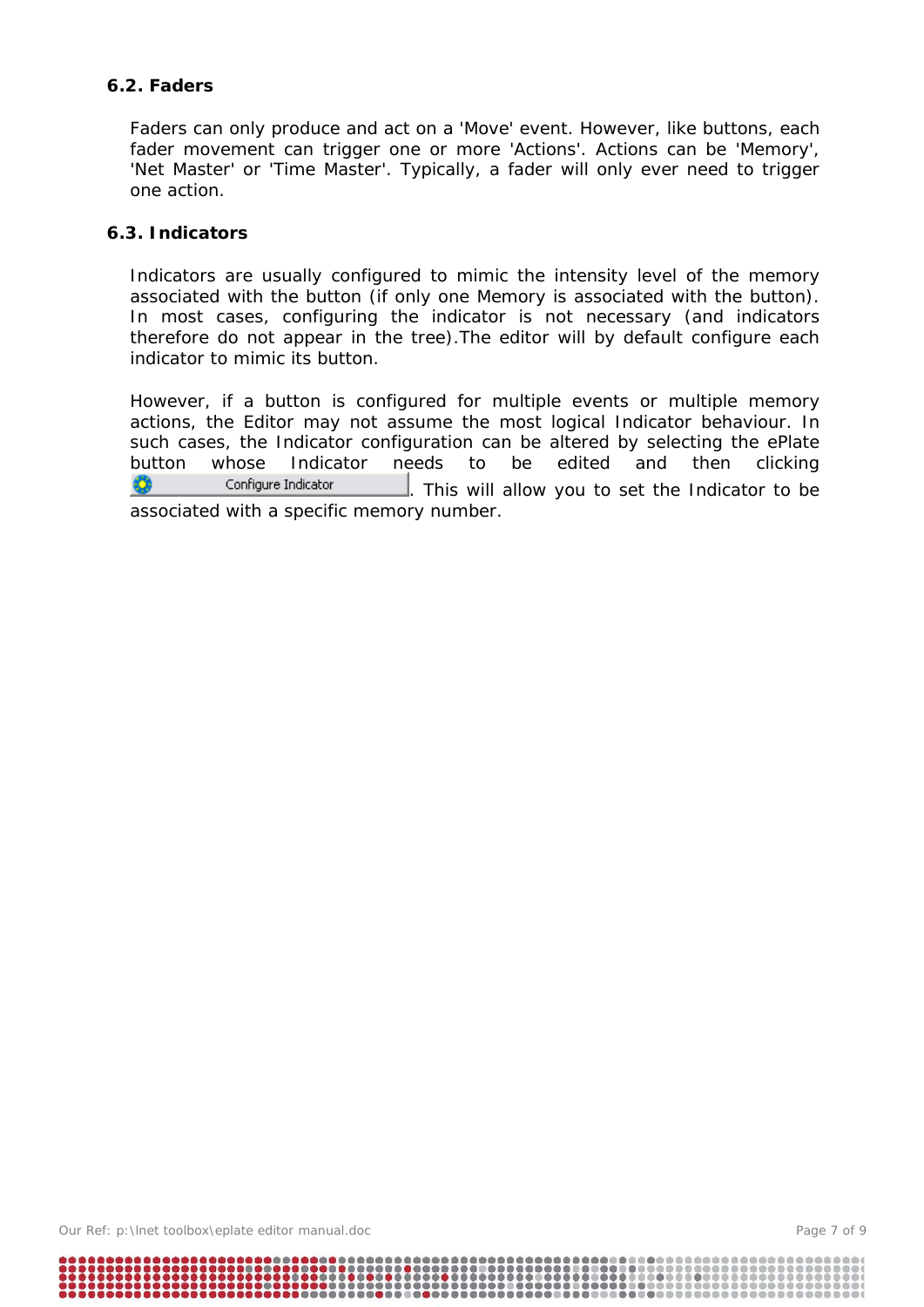# **7. Uploading and downloading of configuration files**

Downloading and uploading configurations directly to ePlates is achieved via an LSC program called CodeNet. The editor automatically starts CodeNet if required, and commands it to connect to LNet using default (or last used) set of parameters. If for any reason, starting CodeNet or connecting to LNet fails, CodeNet must be connected to LNet manually. For all operations described in this section, it is assumed that a connection to LNet is active through CodeNet.

Whilst CodeNet is running, the ePlate Editor can communicate directly with ePlates and perform both uploading

and downloading of configuration files.

Each physical ePlate has its own unique address (similar to TCP/IP). Addresses for all configured ePlates can be filled in prior to connecting to LNet (e.g. off site). To upload/download a configuration,

| Address                                 |    |  |     |  |     |  |   |     |
|-----------------------------------------|----|--|-----|--|-----|--|---|-----|
|                                         | n. |  | - 0 |  | - 0 |  | n | Get |
| Load from ePlate<br>Save to ePlate<br>٠ |    |  |     |  |     |  |   |     |

select an ePlate node in the editor, and fill in the address field if known. Once the address field is populated:

- o clicking 'Load from ePlate' will get the configuration from the physical ePlate through CodeNet, and re-configure the current ePlate in the editor.
- o clicking 'Save to ePlate' will send current configuration from the editor to the selected physical ePlate.

If unsure what the address of an ePlate is, clicking  $\bigotimes^{\mathcal{G}^{\text{et...}}}$  button will display a list of addresses of all detected ePlates of the same type as the ePlate being configured in the editor (e.g. if a 4-button ePlate is selected in the editor tree, then only 4-button ePlate addresses are displayed). Select one to populate the address field.

#### **7.1. Loading from ePlate**

Loading from ePlates can be useful to quickly re-configure an existing ePlate in the building. To do so, create a new ePlate in the editor (e.g. 4-button ePlate), select the newly created ePlate node, populate the address field either by typing the address manually or by selecting one from the list obtained from LNet (using 'Get' button). Click 'Load from ePlate' button to retrieve current configuration from the device, and apply it to the selected ePlate in the editor.

Hit 'Apply' button to apply changes.

Our Ref: p:\lnet toolbox\eplate editor manual.doc Page 8 of 9